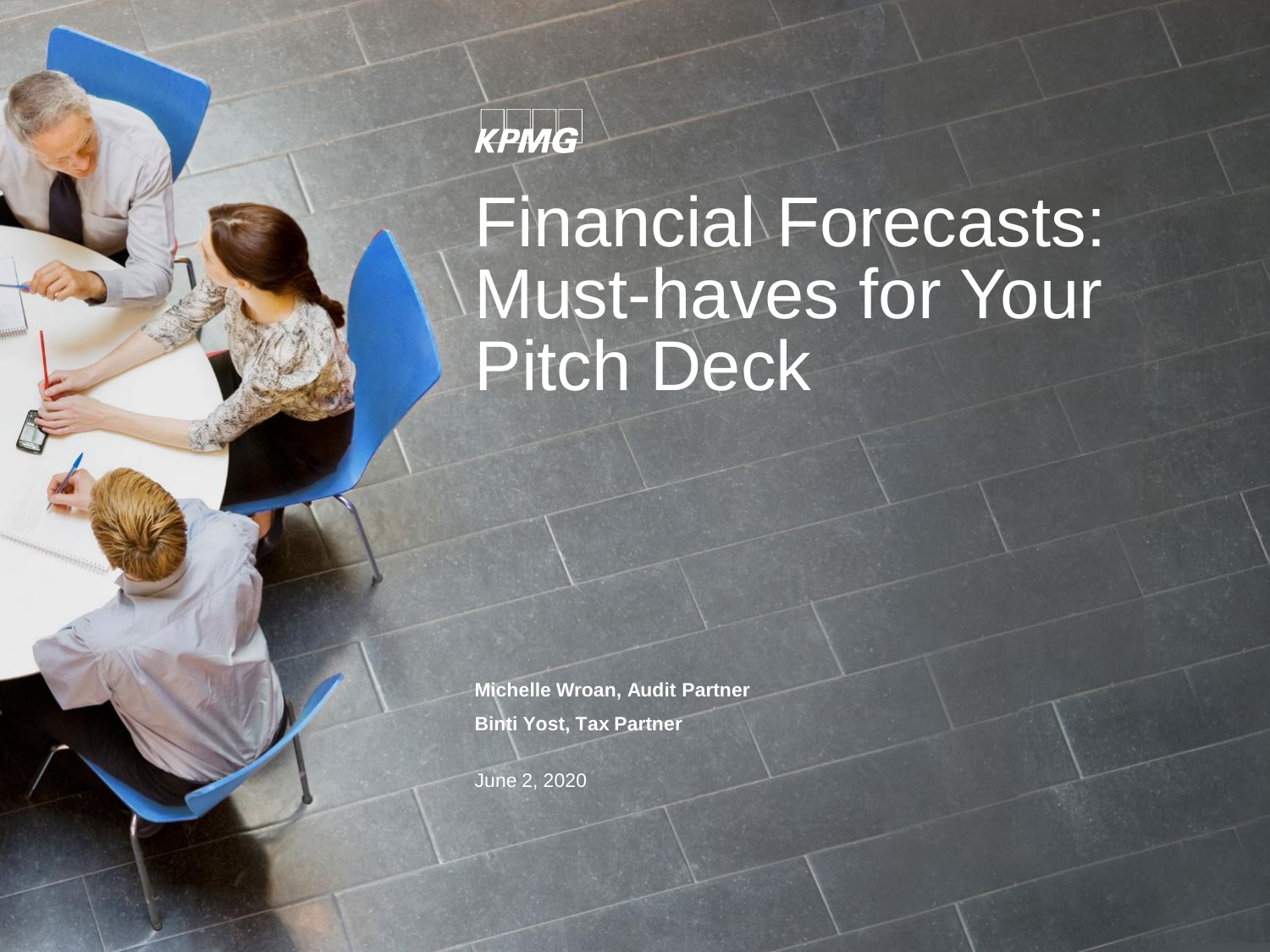### Financials: Predicting the unpredictable

#### **Pulling together a forecast can be a frustrating process for several reasons**

—You don't have financial history

—Your revenues and costs have not been consistent or are nonexistent to date

—Where do you start?

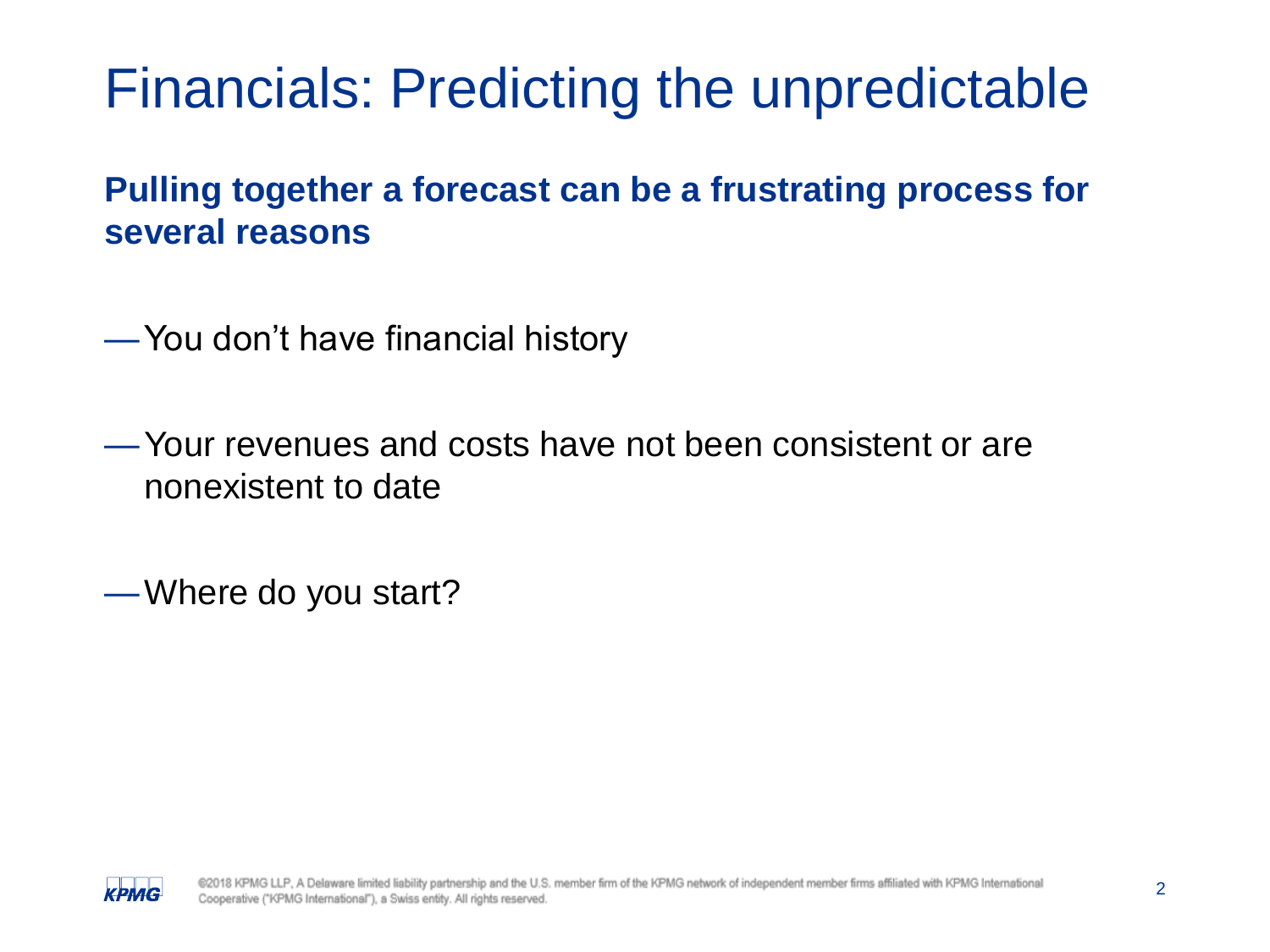# The information Angels are looking for

#### **First remember that each Angel is different, so develop your fundamentals based upon what you know and understand**

- —You don't have to be a CPA or a financial expert. This is simple math
- —Bottoms up, avoid top down, and collect all the data you can
- —Start small and short term with your projections 18-24 months out
- —Paint the picture of exactly where the money will go
- —Show your upcoming major milestones
	- 2-3 milestones
	- Revenue generation
	- Profitability
	- Customers/Users

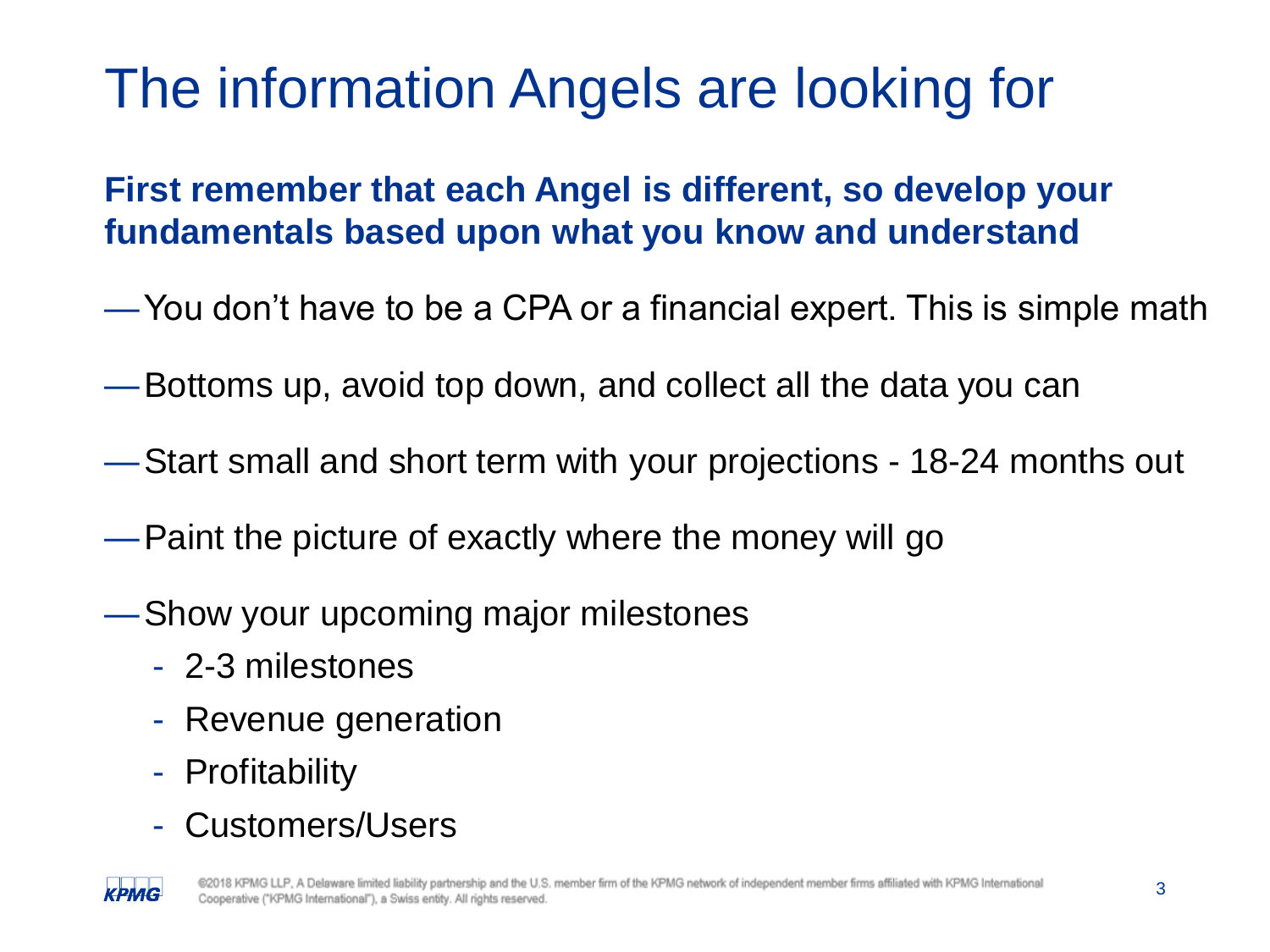# Remember to keep it simple

#### **The more complex your projections get, the harder it is to articulate**

- —You won't have the same amount of data as a Series B or beyond
- —Base your projections on similar companies that have been successful
	- Look up some pitch decks that are posted online
	- Seek advice from mentors and peers
	- Identify your key metrics that will drive your business
- —Define your business model how you will make money
- —Growth potential is key, lay it out, as if you had the resources you need
	- Growth costs money Account for rising fixed and variable costs
	- Know your market and the opportunity
- —For complex projections and financials use an appendix

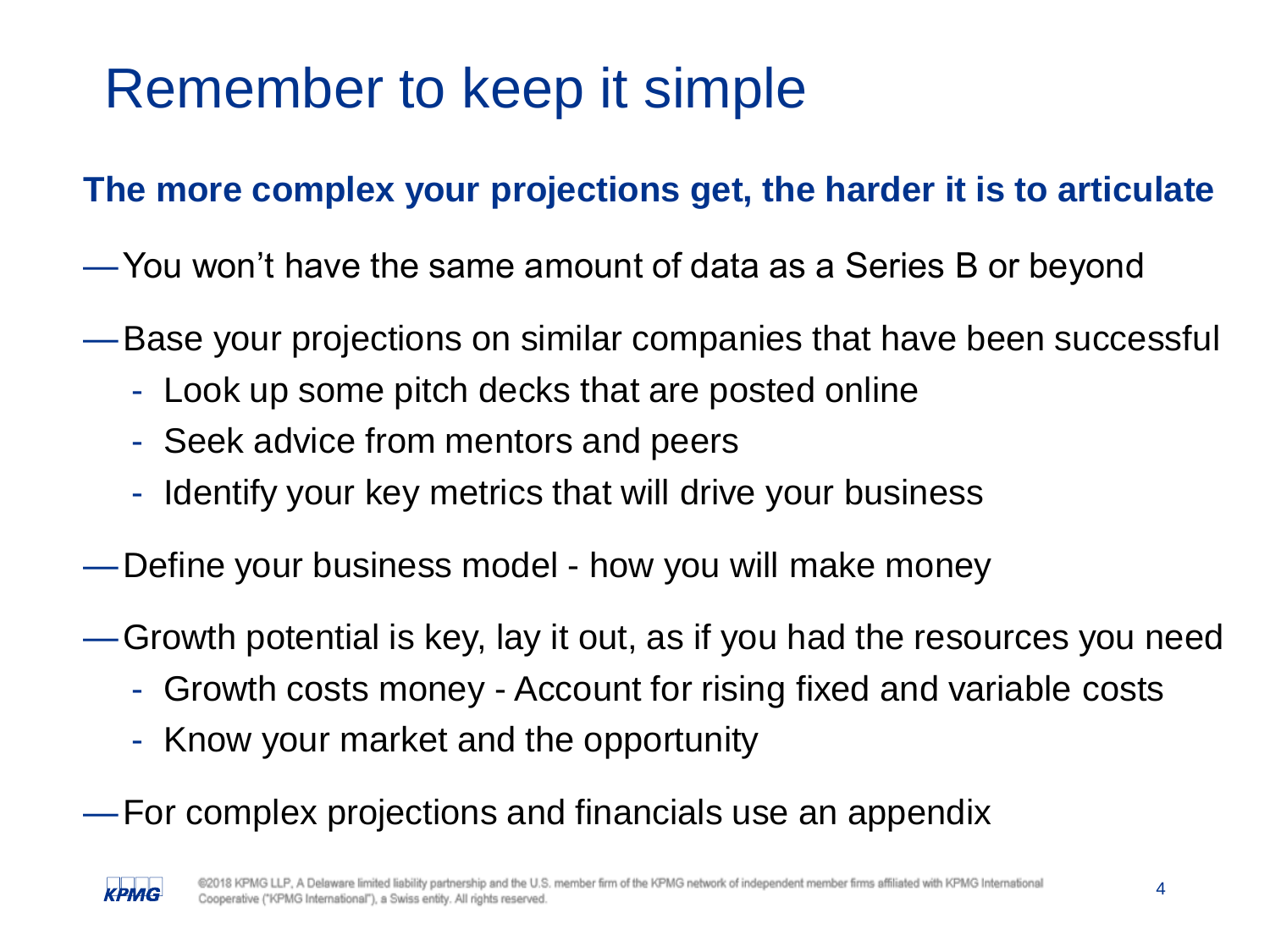## Clean and crisp

- —A simple graphic that shows your projected financials at a summarized level
	- Underlying support can be attached as appendices, but not necessary

—Minimal text with a large font

—Large graphics with a clear purpose

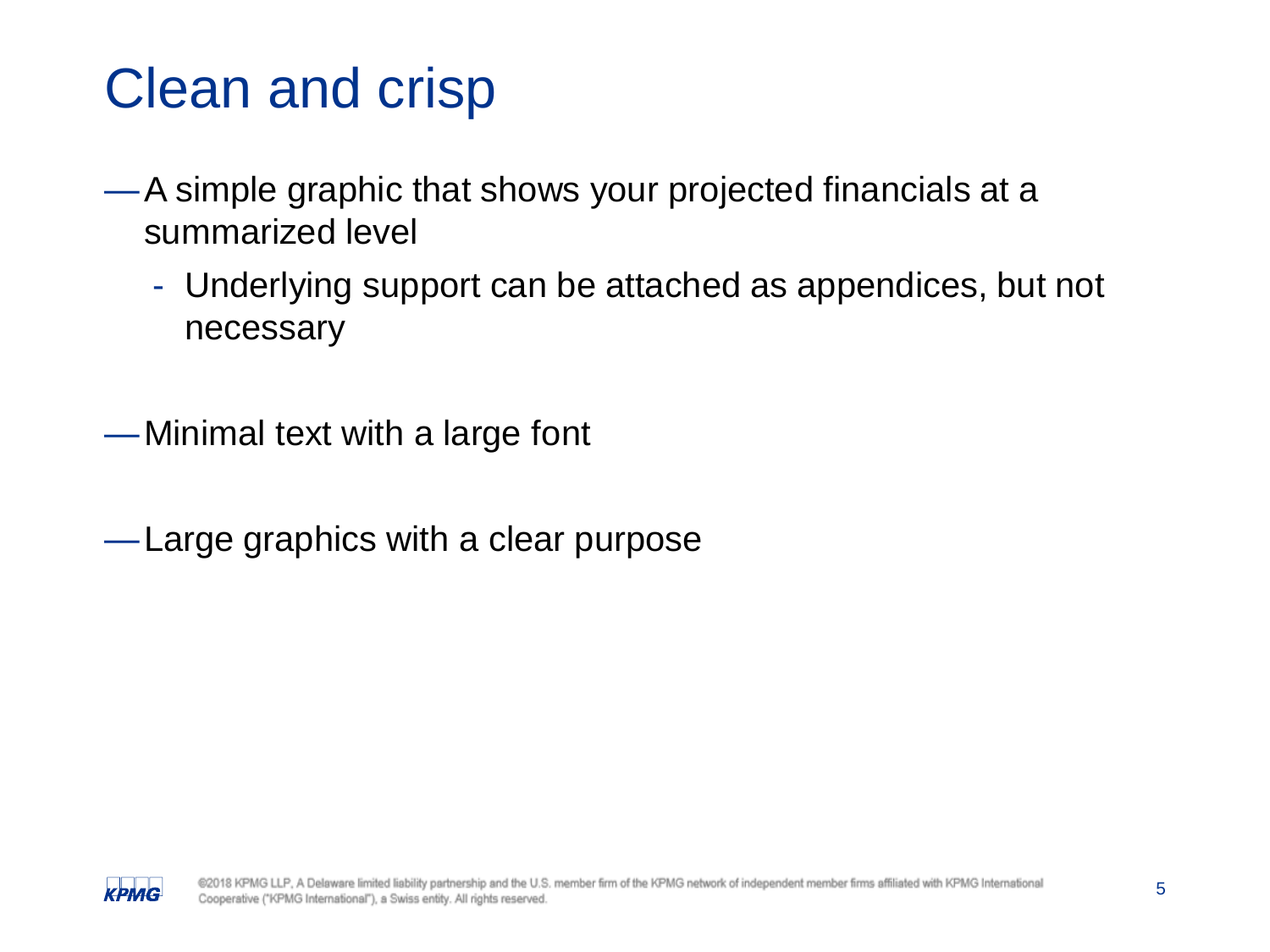### The snapshot

**A snapshot of every business's growth can be painted with the hockey stick chart. However, the real key is the underlying assumptions.**

—User base and experienced growth

—Revenue run rate

—Margins



—Retention

\* If you use the hockey stick don't forget to add the points above you margins to add some color - expected growth of customers, dollars, etc.

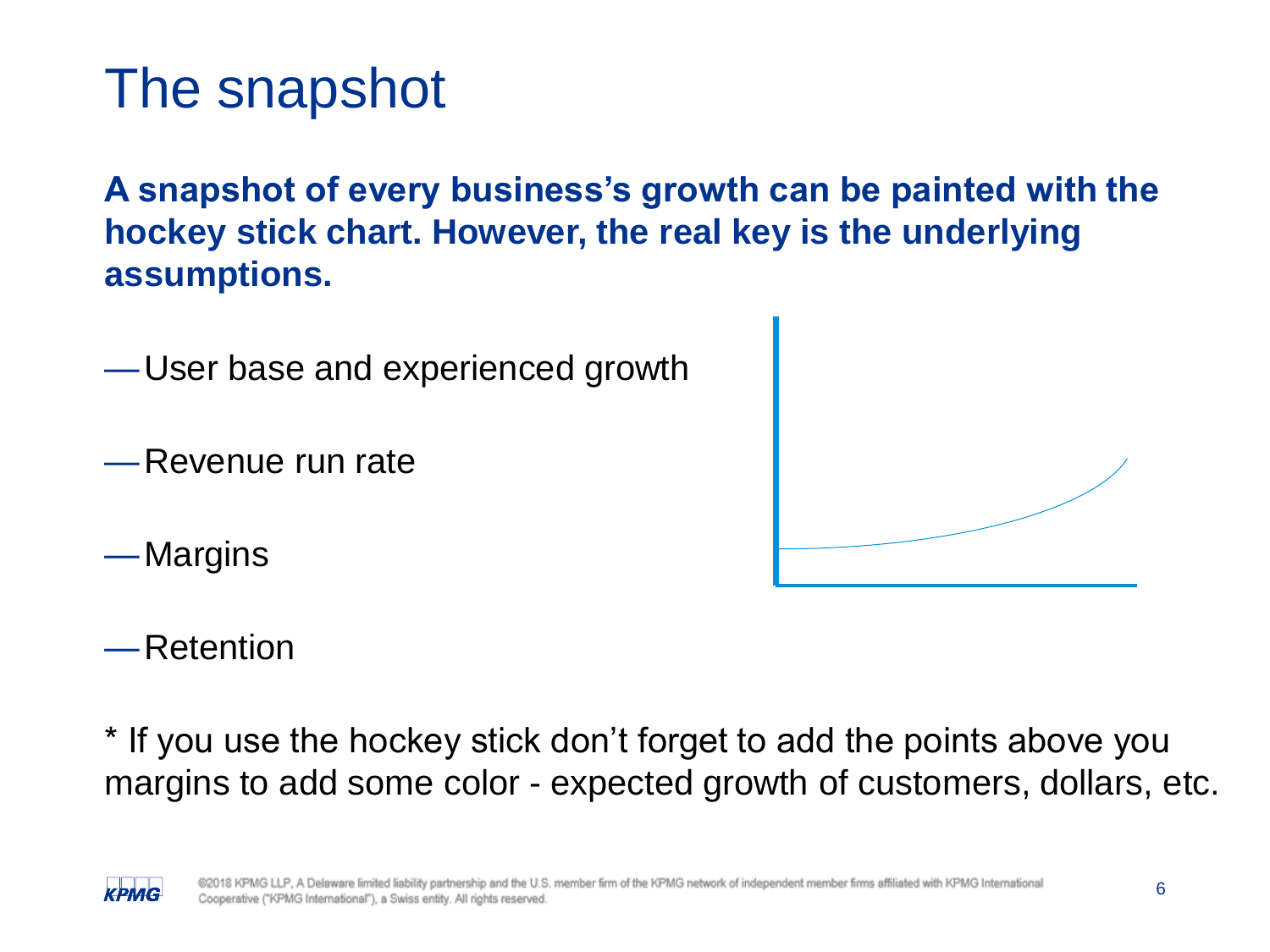### Profit Forecast

|                                          | 2018       | 2019                                                       | 2020             | 2021             | 2022                 |   |
|------------------------------------------|------------|------------------------------------------------------------|------------------|------------------|----------------------|---|
| <b>Units Sold</b><br>% Growth            | 2,000      | 3,000<br>50%                                               | 4,350<br>45%     | 6,090<br>40%     | 8,526<br>40%         |   |
| <b>Number of Subscribers</b><br>% Growth | 1,800      | 2,700<br>50%                                               | 3,915<br>45%     | 5,481<br>40%     | 7,673<br>40%         | R |
| <b>Total Revenue</b><br>% Growth         | \$300,000  | \$450,000<br>50%                                           | \$652,500<br>45% | \$913,500<br>40% | \$1,278,900<br>40%   |   |
| <b>Cost of Revenue</b><br>% Growth       |            | (\$225,000) (\$303,750) (\$379,500) (\$455,400)<br>35%     | 25%              | 20%              | $(\$546,480)$<br>20% |   |
| <b>Employee Headcount</b><br>% Growth    | 5          | 7<br>40%                                                   | 12<br>71%        | 20<br>67%        | 30<br>50%            |   |
| <b>Operational Expenses</b><br>% Growth  |            | $($150,000)$ $($210,000)$ $($273,000)$ $($354,900)$<br>40% | 30%              | 30%              | $(\$443,625)$<br>25% |   |
| <b>EBITDA</b><br>% Growth                | (\$75,000) | (\$63,750)                                                 | \$0              | \$103,200        | \$288,795<br>180%    |   |
| Taxes<br>% Tax Rate                      | \$0        | \$0                                                        | \$0              | \$21,672<br>21%  | \$60,647<br>21%      |   |
| <b>Net Income</b><br>% Growth            | (\$75,000) | (\$63,750)                                                 | \$0              | \$124,872        | \$349,442<br>180%    | F |

**Revenue Drivers**

**Cost Drivers**

**Valuation Driver**

**Profitability**

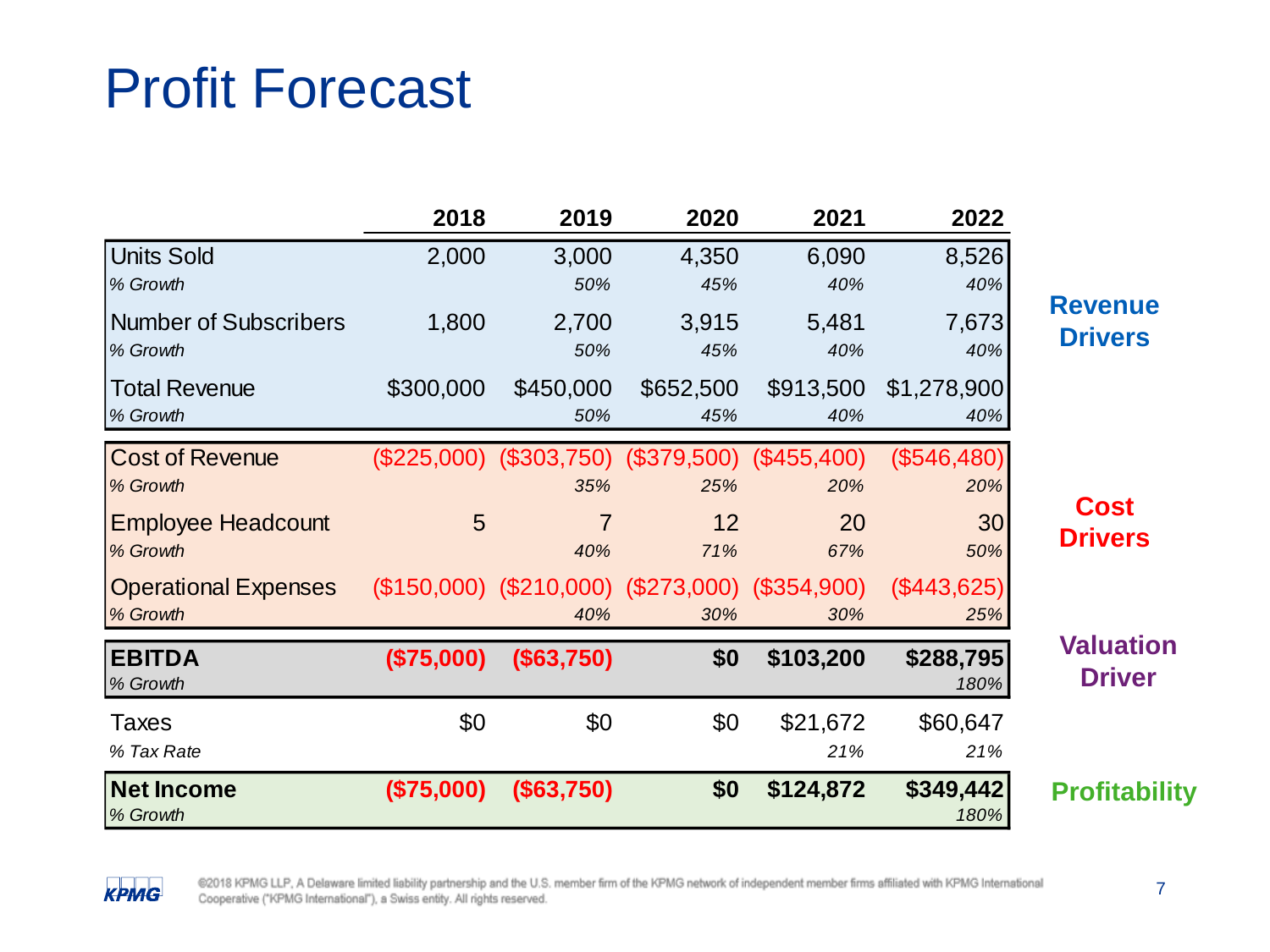# Understand your key metrics

- —Revenue per Employee
	- Links to the top line
- —Churn (Yearly or Monthly)
	- Customer retention
- —Customer Acquisition Costs (CAC)
	- Advertising, Sales Force, etc.
	- Calculate by channel Adwords, Facebook, SEO, etc.
		- Add a column to receipts spreadsheet to calculate Pays per Click
- —Lifetime Value of a Customer (LTV)
	- Valuable metric for investors
	- Recurring Revenue
		- Service, Support, Installation, Maintenance, etc.





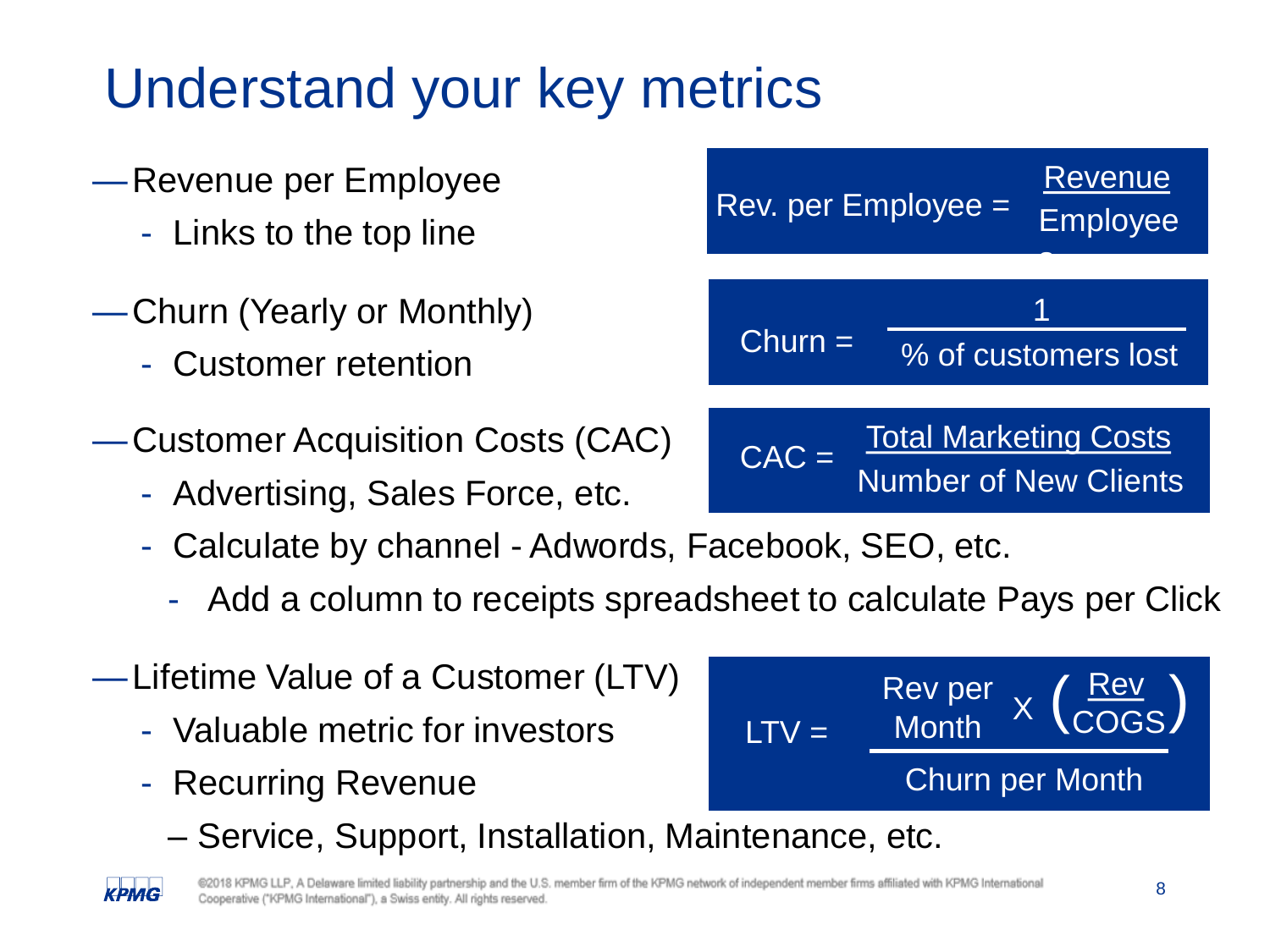# Other considerations

#### —Cash Flow

- How quickly are you burning cash?
- It should be evident from your income statement

#### —CapEx

- Have you purchased any large equipment or hardware?
- —Multiple Revenue Streams
	- Do you sell software and hardware?
	- Do you have initial startup fees and then a subscription service?

#### —Breakeven point

- How many units do you need to sell/how many new subscribers to do you need to break even



**A couple of key stats** —Headcount —Users/Customers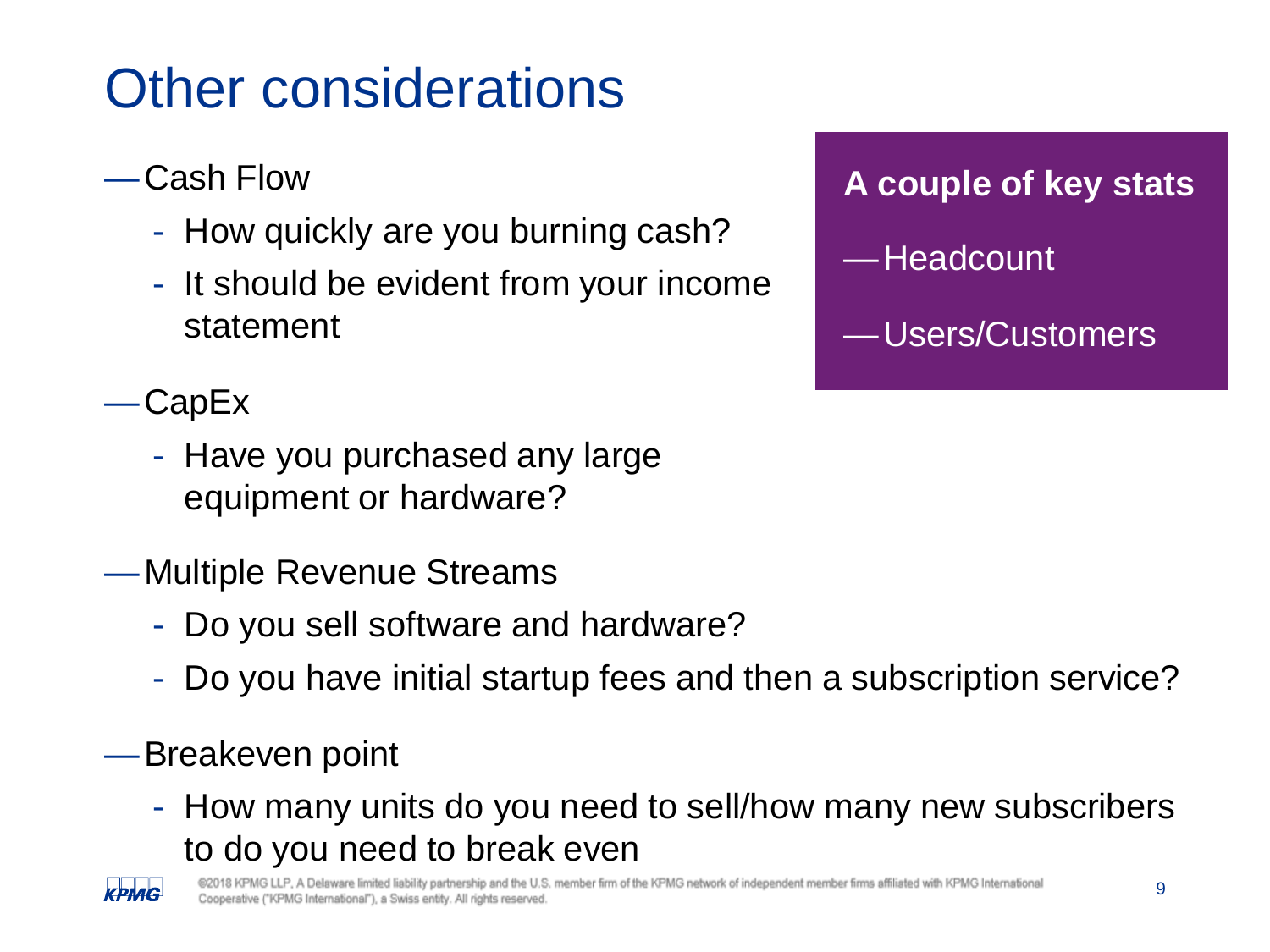### Some dont's

- —Don't tell them it's a conservative estimate, this is not a budget to be monitored
	- You can be optimistic and sell your dream in the deck
- —Don't tell them you only need 1 5% of the market
- —Don't show projections out further than  $2 3$  years
- —Don't lie if you don't know something, say it
- —Don't be afraid to take advice from prospective investors

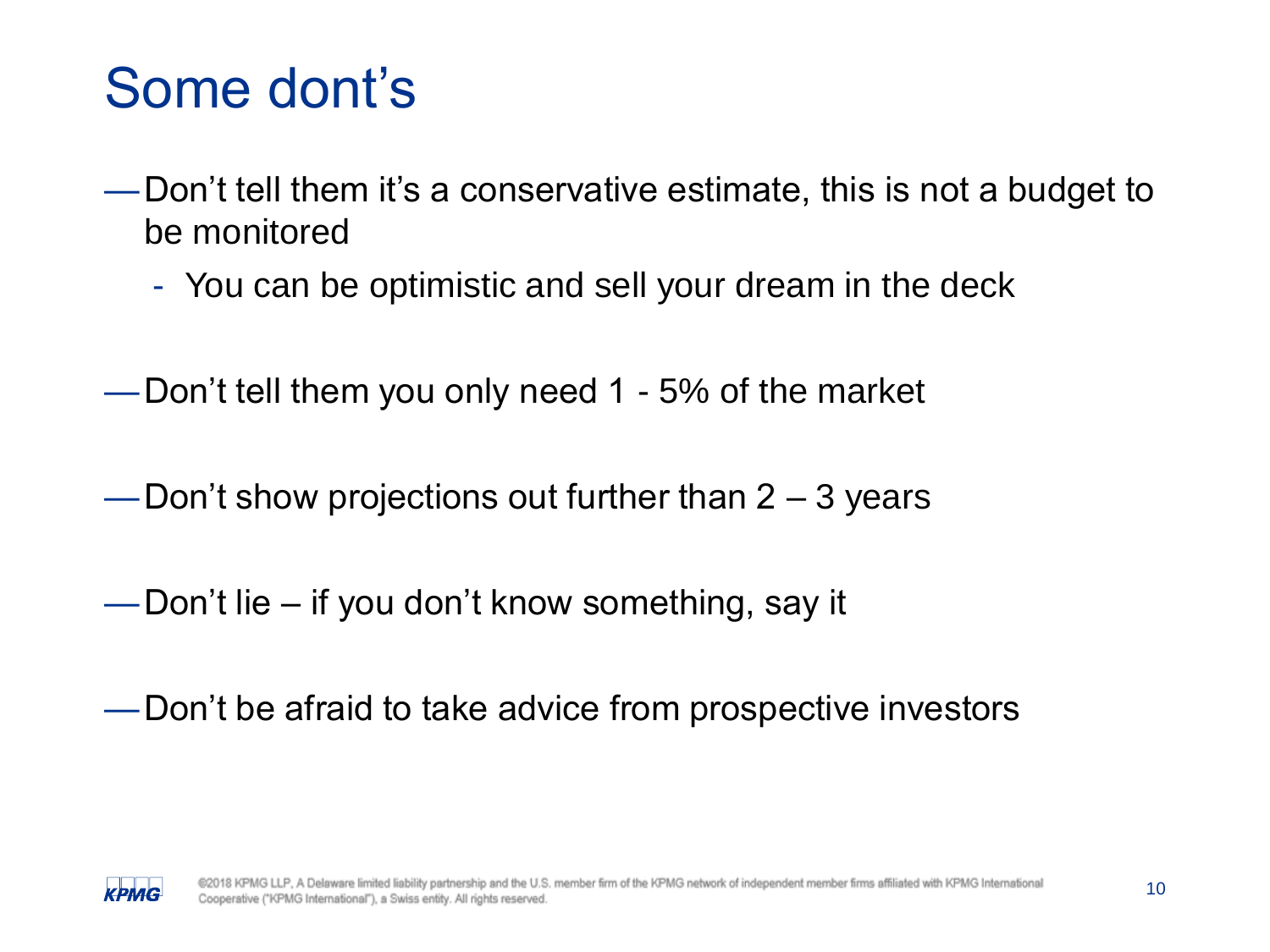### Your time to shine

**Most importantly, investors are trying to get to know you and your personality. Financials tell Angels a few things.**

—How confident are you in your business

—Your approach to operating a business – are you just an entrepreneur?

—How well do you know your market

—How passionate are you about your business

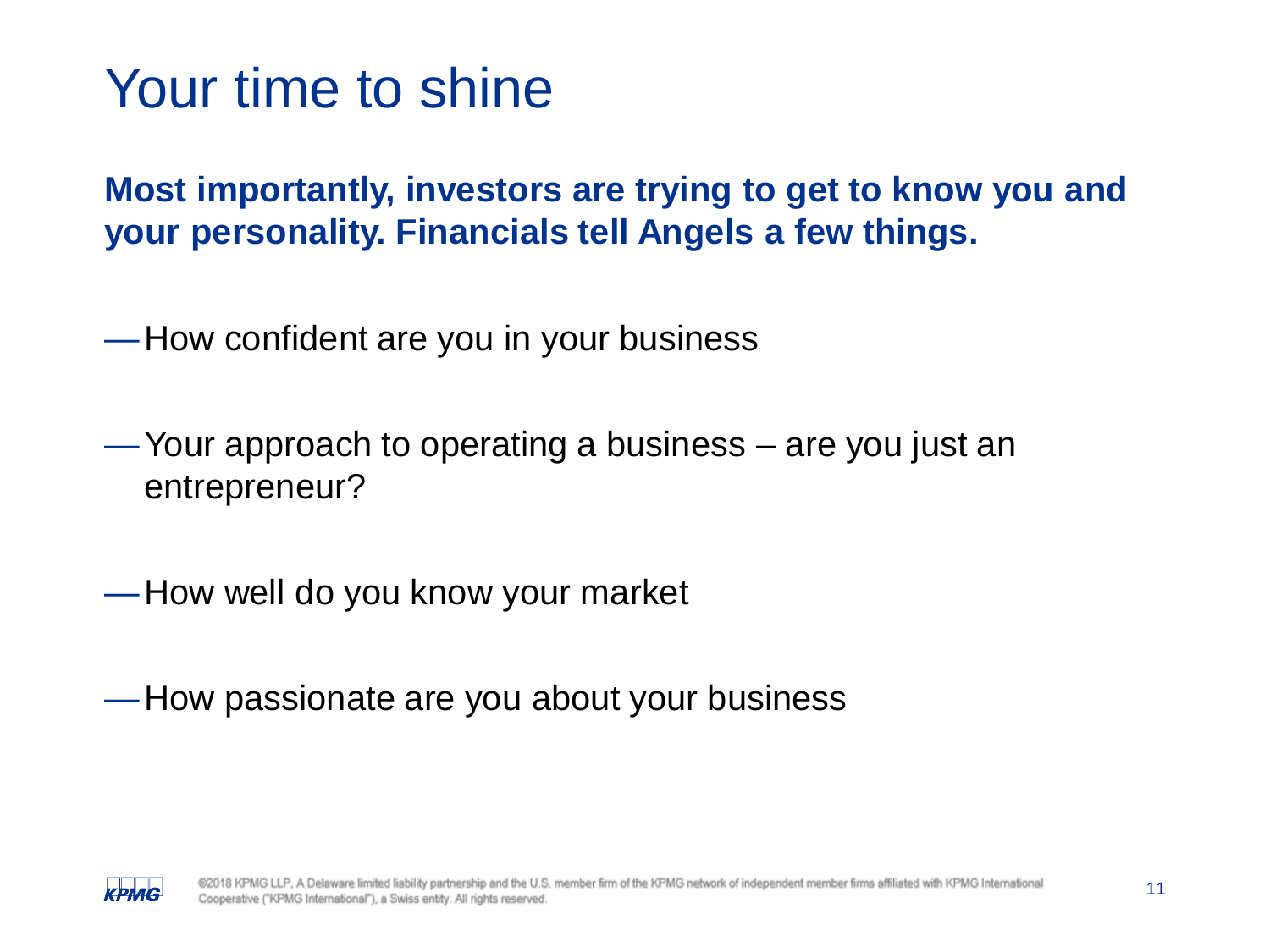### A few takeaways

—There is no perfect deck

—Don't forget to learn from each pitch

—Take a leap! You are not building a budget to be monitored

—Speak with passion